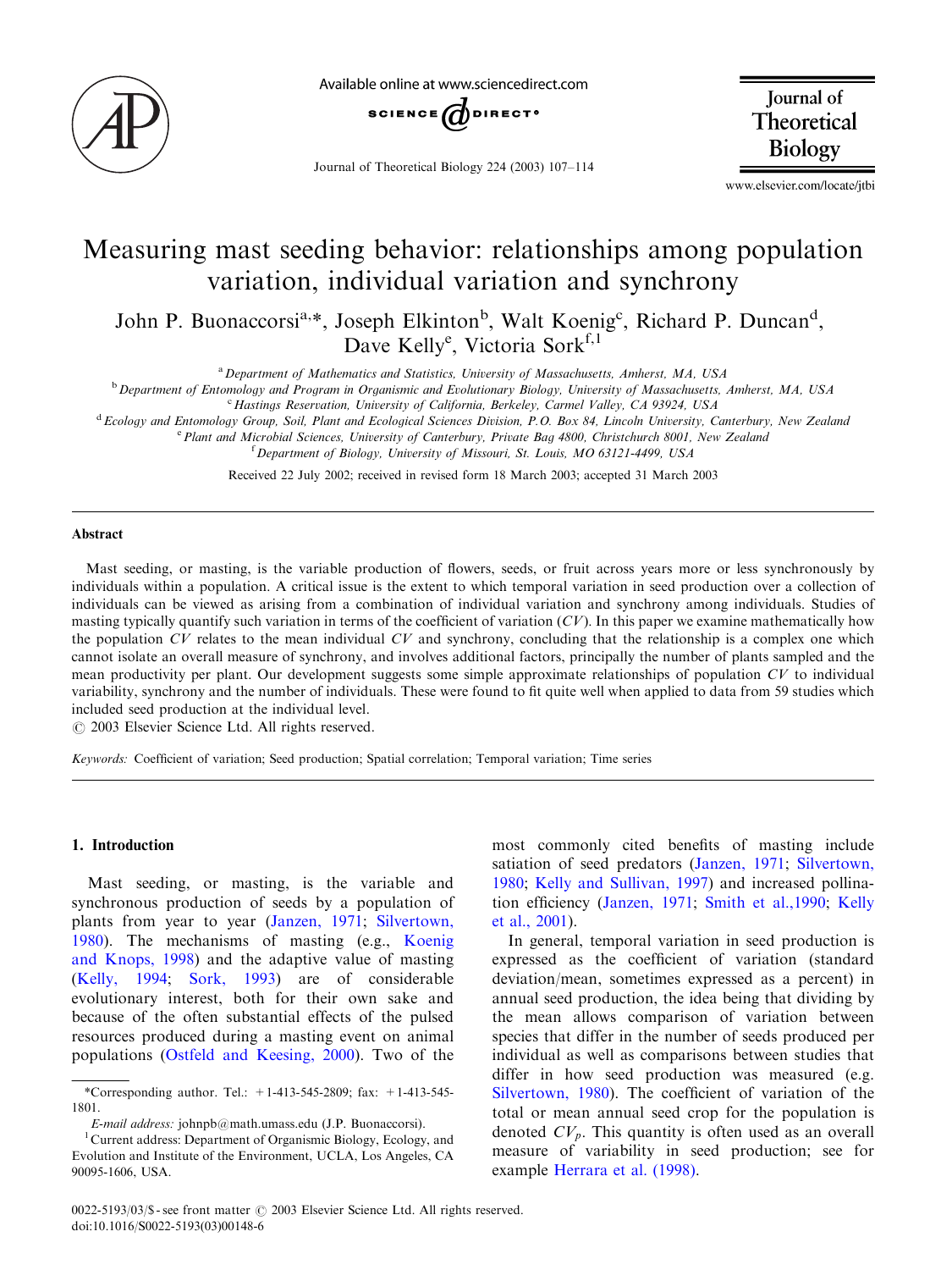[Herrera \(1998\)](#page-7-0) suggested that  $CV_p$  can be divided into two primary components when data exist on seed crops produced by individual plants across years. First is the mean temporal variation of individual plants, denoted  $\overline{CV}$ , while the second is the synchrony of seed crops among individuals across years. Identifying the contributions to masting is valuable because it allows us to see the extent to which the population variability reflects individual variability and individual synchrony with the population (e.g. [DeSteven and Wright, 2002\)](#page-6-0). Species with low synchrony do not qualify as masting species from the perspective of a reproductive strategy regardless of the value of  $CV_p$ . Thus, synchrony is a key ingredient of masting ([Janzen, 1978\)](#page-7-0). In fact, studies of masting that address evolutionary questions should focus on both variability and synchrony among individuals across years rather than population varia-bility alone. [Herrera \(1998\)](#page-7-0) argues that, without synchrony, the production of large crops by some individuals in a given year should be accompanied by small crops in other individuals such that  $CV_p$  will be small relative to  $\overline{CV}$ , the mean individual level CV. Alternatively, if there is a high level of synchrony,  $CV_p$  should be similar to  $\overline{CV}$ . Here we use pairwise Pearson correlation coefficients to measure synchrony primarily because it directly enters into the mathematical relationships resulting from decomposing  $CV_p$ data. See [Buonaccorsi et al. \(2001\)](#page-6-0) for a general review of various methods for quantifying and assessing spatial synchrony.

Reasons for synchrony have been explored elsewhere (e.g., [Kelly, 1994;](#page-7-0) [Herrera, 1998](#page-7-0); [Kelly and Sork, 2002\)](#page-7-0) and here we consider the interrelationships among various metrics used to quantify masting, following initial attempts by [Herrera \(1998\)](#page-7-0). Specifically, we explore the mathematical relationships among empirical measures of  $CV_p$ ,  $\overline{CV}$  and synchrony based on decompositions of data collected over time for many individuals. We show that while individual variability and synchrony contribute to  $CV_p$ , as suggested by [Herrera](#page-7-0) [\(1998\)](#page-7-0), there is no simple way to express the exact relationship among the three. In fact, one cannot obtain an expression involving just  $CV_p$ ,  $\overline{CV}$  and an overall measure of synchrony. We also show that perfect synchrony does not necessarily imply that  $CV_p$  equals  $\overline{CV}$ , as has been claimed, and characterize the relationship between  $CV_p$  and  $\overline{CV}$  in the absence of synchrony. Finally, we use our expressions to develop approximate relationships relating  $CV_p$  to  $\overline{CV}$  and an overall measure of synchrony and demonstrate that this provides an effective fit to 59 mast data sets.

Our objective here is to resolve some issues concerning the exact numerical relationship among population variability, individual variability and synchrony based on data. There are other approaches that can be taken to provide additional insight, but are beyond the scope of this paper. One approach, under study, is to formulate a stochastic model which captures dynamics for individual plants, spatial correlation among plants and additional within plant variability, and then examine the relationships among theoretical measures of population CV; individual CVs and synchrony under these models. A second approach is to explore the data empirically (e.g., carrying out various regression analyses) without relying on underlying theoretical models, in order to identify emergent patterns. Extensive investigations of this sort, using different models than the ones presented here, are carried out by [Koenig et al.](#page-7-0) [\(2003\)](#page-7-0).

## 2. General relationships among CVs and synchrony

This section examines the mathematical relationship between  $CV_p$ , individual variation, and synchrony for a set of data with *n* plants and *T* years, where  $x_{it}$ is the seed count for plant  $i$  in year  $t$ . The mean, standard deviation and CV for plant i are denoted by  $\bar{x}_i$ ,  $s_i$  and

 $CV_i = s_i/\bar{x}_i$ 

respectively. The mean individual CV is  $CV = \sum_{i=1}^{n} CV_{i}$  It will also be useful to define the  $\sum_{i=1}^{n} CV_i/n$ . It will also be useful to define the coefficient of variation for plant i relative to the overall mean  $\bar{x}$ ; that is

$$
CV_{im} = s_i/\bar{x}.
$$

The standard deviation of yearly means is denoted by  $s_n$ and the population coefficient of variation by  $CV_p =$  $s_p/\bar{x}$ . The  $CV_p$  is the same if yearly totals, rather than means, are used since  $s_p$  and  $\bar{x}$  will both change by the same scaling constant.

There are two natural decompositions associated with the data, which are described in detail in Appendix A. The first leads to

$$
CV_p^2 = \frac{\sum_i s_i^2}{n\bar{x}^2} - \frac{SSI}{n\bar{x}^2(T-1)}
$$
  
= 
$$
\frac{\sum_i CV_{im}^2}{n} - \frac{SSI}{n\bar{x}^2(T-1)}
$$
  
= 
$$
\frac{\sum_i \bar{x}_i^2 CV_i^2}{n\bar{x}^2} - \frac{SSI}{n\bar{x}^2(T-1)},
$$
 (1)

where *SSI* is the sum of squares due to the interaction of plants and years and is related to synchrony, in that  $SSI = 0$  under one concept of perfect synchrony (described in more detail later).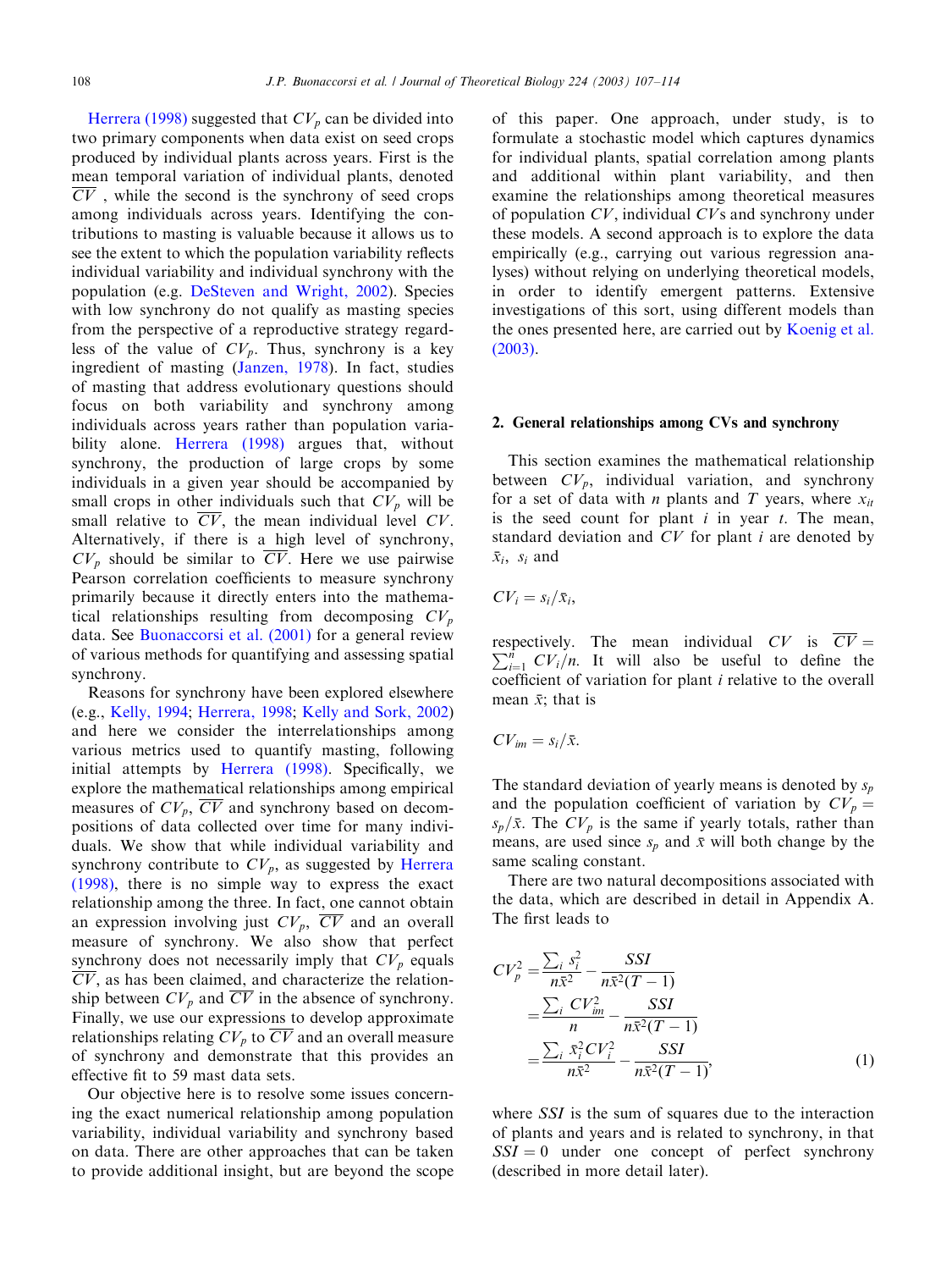<span id="page-2-0"></span>The second decomposition leads to

$$
CV_p^2 = \frac{\sum_i s_i^2}{n^2 \bar{x}^2} + \frac{\sum_i \sum_{k \neq i} s_{ik}}{n^2 \bar{x}^2}
$$
  
= 
$$
\frac{\sum_i CV_{im}^2}{n^2} + \frac{\sum_i \sum_{k \neq i} r_{ik} s_i s_k}{n^2 \bar{x}^2}
$$
  
= 
$$
\frac{\sum_i \bar{x}_i^2 CV_i^2}{n^2 \bar{x}^2} + \frac{\sum_i \sum_{k \neq i} r_{ik} s_i s_k}{n^2 \bar{x}^2},
$$
 (2)

where  $r_{ik}$  is the Pearson correlation between counts for plants i and k and  $s_{ik}$  is the covariance between plants i and k: Correlation has been widely used to measure synchrony and one summary measure of synchrony over the  $n$  individuals is the mean correlation  $\bar{r} = \sum_i \sum_{k \neq i} r_{ik}/(n(n-1)/2)$  over all pairs of plants.

Unfortunately, as seen from Eqs. (1) and (2), the relationship between  $CV_p$ ,  $\overline{CV}$ , and synchrony is not simple, even when the latter is measured as the mean Pearson correlation coefficient. One reason for this stems from the use of individual  $CV<sub>i</sub>$ s, each defined relative to the mean of the individual plants, rather than individual CVs defined relative to the overall population mean  $(CV_{im} s)$ .

It is only exactly true that *population variation*  $=$ individual variation  $+$  synchrony, if we think of population variation as  $CV_p^2$ , measure individual variation with<br> $\sum CV_1^2/n^2$  and measure synchrony with either  $\sum_{i} CV_{im}^{2}/n^{2}$  and measure synchrony with either  $\sum_{i} \sum_{k \neq i} r_{ik} s_i s_k / n^2 \bar{x}^2$  or  $-SSI/n\bar{x}^2(T-1)$ .

> 0.25 0.30 0.35

## 2.1. Perfect synchrony

One, but not the only, definition of perfect synchrony is that plots of counts over time for different individuals are piecewise parallel (see Figs. 1 and 2). Mathematically, this means there are constants  $c_2, ..., c_T$  such that  $x_{it} = x_{i,t-1} + c_t$  for each i and for  $2 \le t \le T$ . This means that seed production in all plants changes by the same amount in moving from one year to the next. The interaction term SSI is related to synchrony in that when the data are piecewise parallel, then  $SSI = 0$ , as noted by [Herrera \(1998\).](#page-7-0) This does not imply however that  $CV_p$  will equal  $\overline{CV}$ . With piecewise parallelism, the standard deviation in counts over years is the same for each plant and is equal to  $s_p$ , the standard deviation in mean counts over years. This leads to

$$
CV_p - \overline{CV} = s_p \left[ \frac{1}{\bar{x}} - \frac{\sum_i (1/\bar{x}_{i.})}{n} \right] \leq 0.
$$
 (3)

The inequality at the end results from the fact that the harmonic mean is less than or equal to the arithmetic mean [\(Casella and Berger, 1990,](#page-6-0) p. 183). Hence,  $CV_p$  is not equal to  $\overline{CV}$  and the difference can be made large or small depending on several factors (see below). If the individual CVs are defined relative to the overall mean, however, then it is true with perfect synchrony of this type, that  $CV_p = \sum CV_{im}/n$ .

Figs. 1 and 2 illustrate further how factors other than synchrony influence the difference between  $CV_p$  and  $CV$ in masting data. Under conditions of perfect synchrony



CV

Fig. 1. (A) Plot of  $CV_p$  and mean  $CV_i$  as a function of within year standard deviation for generated data sets with perfect synchrony. (B) and (C) present two of the data sets.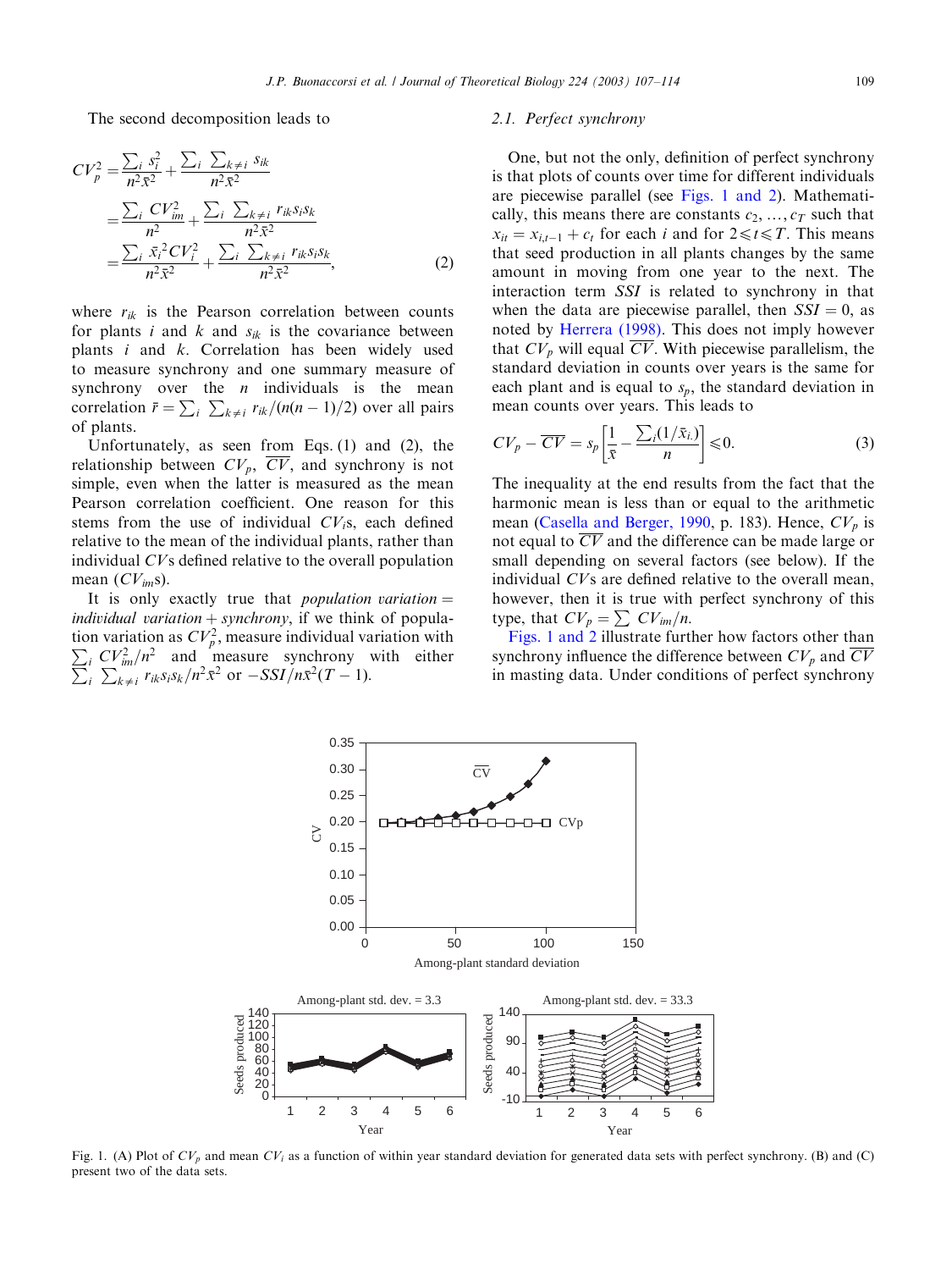

Fig. 2. (A) Plot of  $CV_p$  and mean  $CV_i$  as a function of yearly mean seed crop for generated data sets with perfect synchrony. (B) and (C) present two of the data sets.

as just defined, with the among-year standard deviation fixed, the difference between  $CV_p$  and  $\overline{CV}$  will increase with the standard deviation in mast production across individual plants (which reflects the term in brackets in Eq. (3)) as portrayed in [Fig. 1](#page-2-0). In other words, the larger the discrepancy in crop size between good producers and poor producers, the larger the difference between  $CV_p$ and CV: For Fig. 2, we continue to maintain perfect synchrony, keep the variation among plants and  $CV_p$ constant, while allowing the overall mean and amongyear variation to change. Again the  $CV_p$  remains constant while  $\overline{CV}$  decreases as the yearly mean increases. These two figures illustrate that the difference between  $CV_p$  and  $\overline{CV}$  cannot be interpreted as being just due to synchrony, since there is perfect synchrony throughout.

Perfect synchrony in the sense of piecewise parallelism will imply a mean pairwise correlation coefficient of  $\bar{r} =$ 1.0. The converse is not true, however; that is  $\bar{r} = 1.0$  can occur even without piecewise parallelism.

Another type of perfect synchrony is to have constant relative change; that is  $x_{i,t} = c_t x_{i,t-1}$ , where as before this is for each *i* and  $2 \le t \le T$ . This is equivalent to piecewise parallelism on the  $log(x)$  scale. In this case it can be shown (see Appendix B) that all the pairwise correlations, and hence the mean correlation, equal 1.0, when calculated in terms of either x or  $log(x)$ . Further, in terms of the x values,  $CV_p = \overline{CV}$ , yet  $SSI \neq 0$ . Meanwhile, for the  $log(x)$  values, there is piecewise parallelism, that is  $SSI = 0$  and  $\bar{r} = 1.0$ , but  $CV_p \neq \overline{CV}$ (although  $CV_p = \sum CV_{im}/n$ ). These results point out further the difficulty with trying to characterize what ''perfect synchrony'' implies about the relationship between  $CV_p$  and  $\overline{CV}$ .

## 2.2. No synchrony

In the case of no synchrony, which we take here to be that all pairwise correlations are equal to 0, then from Eq. (2),

$$
CV_p^2 = \frac{\sum_i \bar{x}_i^2 CV_i^2}{n^2 \bar{x}^2} = \frac{\sum_i s_i^2}{n^2 \bar{x}^2}.
$$
 (4)

This relationship shows explicitly how even in the absence of synchrony, a change in individual variances can lead to an increase in  $CV_p$ . It also shows that other things being equal,  $CV_p$  will decrease as the number of individuals in the study increases. This effect of sample size makes sense intuitively because unless the plants are perfectly synchronized, adding more plants will increase the chance that high producers will cancel out low producers in their effect on total crop size. This effect is important because plant level data sets are rare and many of those available have low numbers of individuals (e.g., half of the 16 data sets in [Herrera \(1998\)](#page-7-0) had less than 30 plants).

#### 2.3. Some approximate relationships

In terms of correlation, Eq. (2) shows that, other things being equal, an increase in correlation between plants will lead to an increase in  $CV_p$ , but this result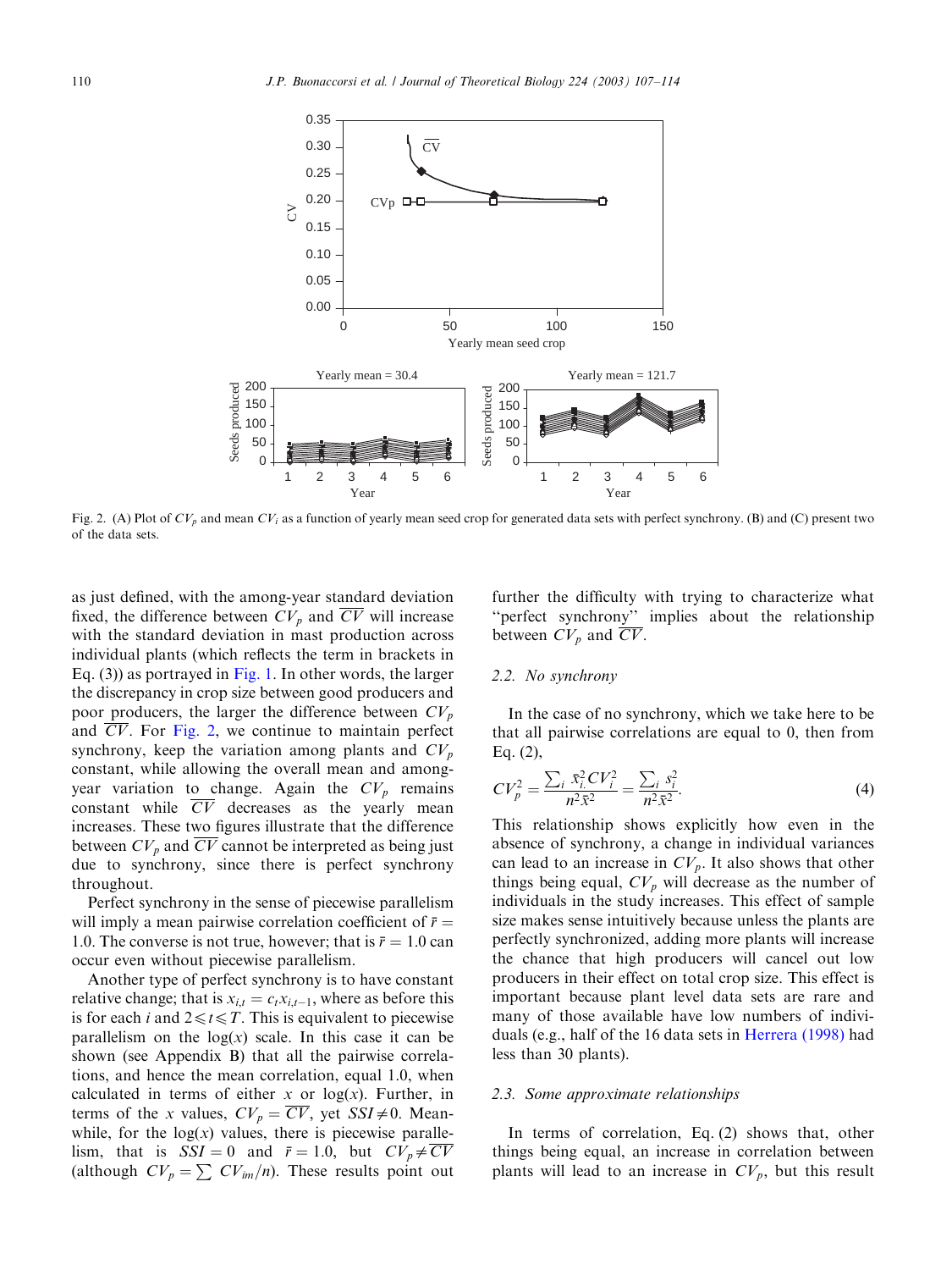Define

$$
A = \sum_{i} CV_{im}^{2}/n
$$

to be the average of the squared individual CVs when defined relative to the overall mean. Writing  $s_i = \bar{x}A^{1/2} + e_i$ , where  $e_i = (s_i - \bar{x}A^{1/2}) = s_i - (\sum_i s_i^2/n)^{1/2}$ , then  $CV_p^2 = Z + Q$  (exactly) where

$$
Z = A \left[ \frac{1}{n} + \frac{(n-1)\bar{r}}{2n} \right]
$$

and  $Q = \sum_{i} \sum_{k \neq i} r_{ik} [\bar{x} A^{1/2} (e_i + e_k) + e_i e_k] / n^2 \bar{x}^2$ . Using a linear Taylor series expansion about  $Q = 0$ yields

$$
CV_p \approx Z^{1/2} + E,\tag{5}
$$

where  $E = Q/(2Z^{1/2})$ . Given the definition of  $e_i$ , the quantity  $Q$ , and hence the remainder  $E$ , will be largely influenced by the ''variability'' in the individual plant standard deviations. Notice that if all the  $s_i$  are the same then each  $e_i$ , and hence  $Q$ , equals 0. Eq. (5) provides some insight into how  $CV_p$  depends on the mean correlation, the within plant variances, the number of plants and the average within plant variability (relative to the overall productivity). In particular, it shows that with a fixed  $n$  and amount of within plant variation, then  $CV_p^2$  increases approximately linearly in synchrony.

The mean of the individual CVs, is widely used in summarizing individual variability (see [Herrera, 1998\)](#page-7-0), but does not arise naturally from the decompositions. One can make use of it by treating  $A^{1/2}$  as approximately  $\overline{CV}$ . There are a couple of ways to motivate this approximation; one by using just the first terms of a Taylor series expansion of the  $CV^2_{im}$  around  $\overline{CV}$ and another by considering the inequality  $(\sum_i (a_i^2))^{1/2} \ge n^{-1} \sum_i |a_i|$  (see [Casella and Berger, 1990](#page-6-0), p. 181) and treating the inequality as an approximation.

Using this ad hoc approximation yields

$$
CV_p \approx \overline{CV} \left[ \frac{1}{n} + \frac{(n-1)\overline{r}}{2n} \right]^{1/2} + E.
$$
 (6)

# 3. Data fitting

The effectiveness of the above simple, but approximate, expressions, are examined by seeing how well they fit to 59 masting data sets involving 24 species of plants. These data, which are described in detail in [Koenig et al. \(2003\),](#page-7-0) involve a wide range of values for the number of individuals and the number of time points. Fig. 3 shows a three-dimensional plot of  $CV_p$ versus  $\bar{r}$  and  $\overline{CV}$  for these data. We examine two fits to the data. The first fit, based on Eq. (5), is

$$
CV_p = A^{1/2} \left[ \frac{1}{n} + \frac{(n-1)\bar{r}}{2n} \right]^{1/2} + 0.1349,
$$

where the 0.1349 is the value of  $E$  in Eq. (5) which minimized the sum of squared residuals. This fit explained 94.2 percent of the total variation in observed  $CV_p$ , with a plot of fitted  $CV_p$  versus observed  $CV_p$ given in [Fig. 4a.](#page-5-0)

 $+0.2554,$ 

The second fit, based on Eq. (6), is  $\left[1-(n-1)\bar{n}\right]^{1/2}$ 



Fig. 3. Plot of  $CV_p$  versus mean pairwise correlation (rbar) and mean individual CV (meancvi).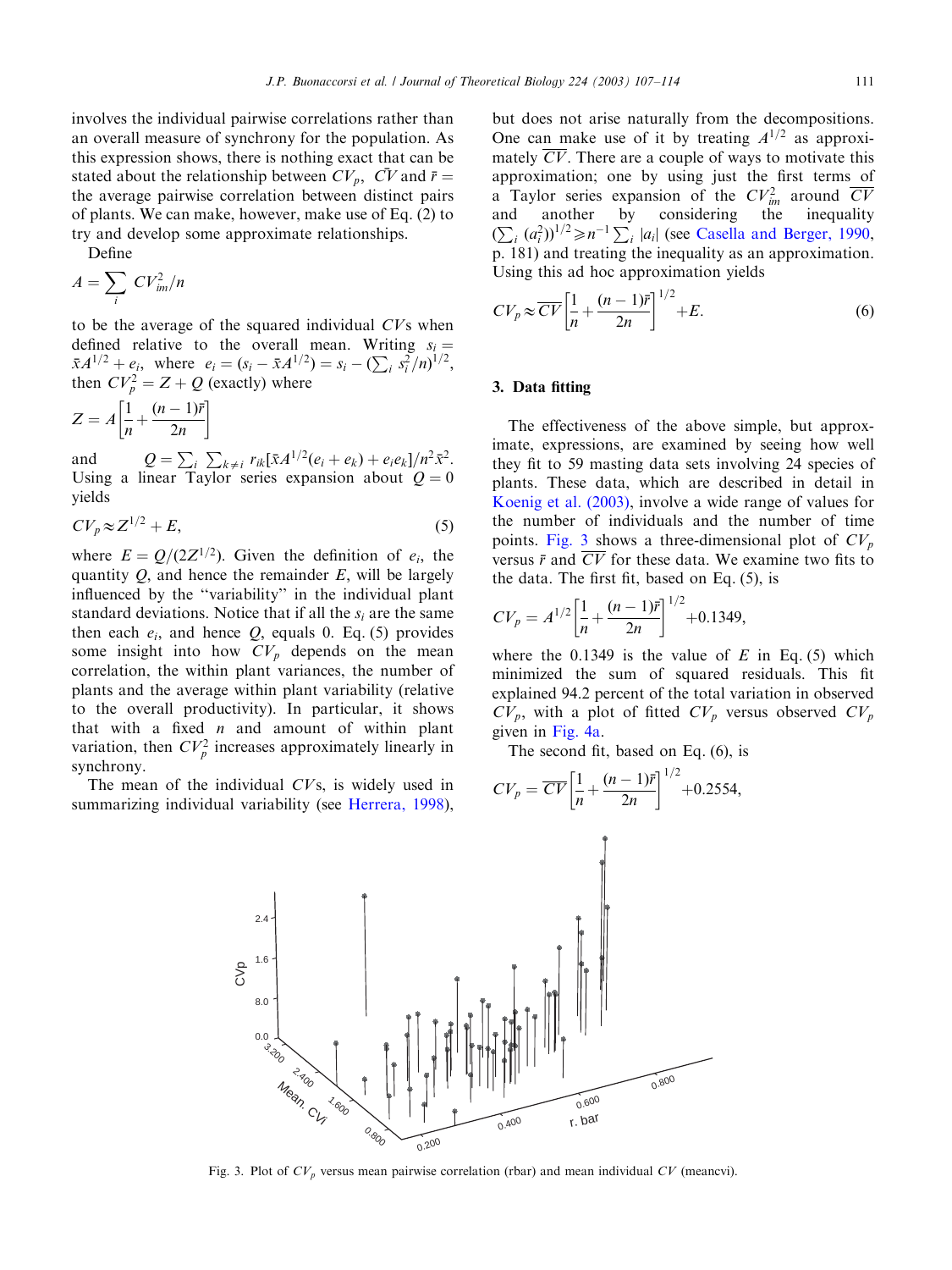<span id="page-5-0"></span>

Fig. 4. Plot of fitted values for  $CV_p$ , from approximations, against actual  $CV_p$ , using 59 real datasets. (a) Approximation using mean  $CV_{im}$  (Eq. (5)), 94.2 percent of variation in  $CV_p$  explained. (b) Approximation using mean  $CV_i$  (Eq. (6)), 83.2 percent of variation in  $CV_p$  explained.

where again the constant was chosen based on least squares. This fit explained 83.2 percent of the variation in observed  $CV_p$  (Fig. 4b).

The quality of these fits, suggest that Eqs. (5) and (6) (and especially the former) provide a useful tool for understanding the contributions of synchrony and individual variation to  $CV_p$ .

## 4. Discussion

[Herrera \(1998\)](#page-7-0) has argued that, while population  $CV$ may provide a useful index of mast seeding, it is an inadequate measure for dissecting out the ecological and evolutionary cause of mast seeding in plants. The approach he suggested was to decompose the population-level temporal variation into two components; within-plant variability and among-plant synchrony. In this paper, we have shown that the population temporal variation, as measured by the coefficient of variation, is a complicated function of a combination of factors, predominantly affected by within-plant variability and synchrony, but also including the number of plants and the overall mean productivity. While it is true

that population  $CV$  is related in some manner to mean individual CV and an overall measure of synchrony, we have shown that there is no simple expression for this relationship. The expressions given also lead to the conclusion that:

(1) Perfect synchrony (in the sense of piecewise parallel profiles over time), does not imply that population  $CV$  is equal to mean individual  $CV$ , as is demonstrated in Eq. (3), unless the individual CVs are defined relative to the overall mean rather than using the individual means. Related to the latter point, it is the CVs defined relative to the overall mean that enter into the decompositions in a natural way. On the other hand, if the profiles over time are piecewise parallel over time in terms of log(seed count) (meaning all plants have the same relative change in seed counts in a year) then population CV does equal mean individual CV; when calculated on the seed values themselves.

(2) The population  $CV_p$  may be large even when there is no synchrony among plants, (Eq. (4)), especially when the number of sample plants is low or the mean productivity is low.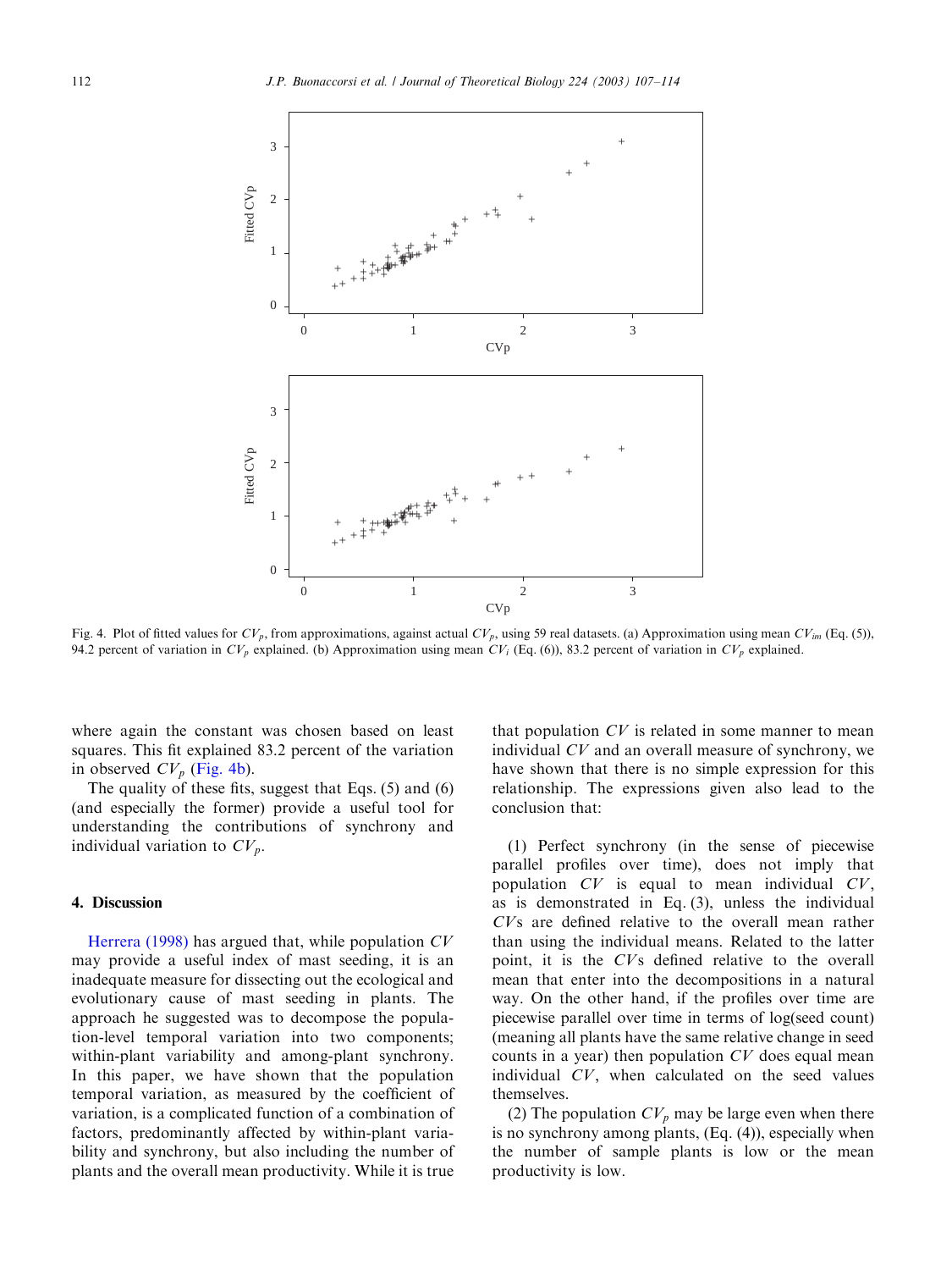<span id="page-6-0"></span>(4) While no simple relationships resulted, Eqs. (5) and (6) provide some simple and useful approximations which account for 83–95 percent of the variation in  $CV_p$ in 59 real data sets.

Nothing in this analysis suggests that  $CV_p$  is not a useful measure of variation in population-level seed output (cf. [Herrera, 1998](#page-7-0)). The  $CV_p$  is clearly affected by mean  $CV_i$  and inter-plant synchrony (as also shown empirically by Herrera). However, there are also influences of sample size in terms of number of plants sampled, and productivity per plant.

#### Acknowledgements

This work was conducted as part of the Masting Dynamics Working Group supported by the National Center for Ecological Analysis and Synthesis, a Center funded by NSF (Grant #DEB-00792909), the University of California and the Santa Barbara campus. We are grateful to the other members of the group (Ottar Bjornstad, Andrew Liebhold, Mikko Peltonen, Mark Rees and Bob Westfall) for their comments and support.

## Appendix A. Justification of Eqs. (1) and (2)

Eq. (1) results from the use of analysis of variance decompositions ([Neter et al., 1996](#page-7-0)). Using the standard notation for means over indices, write  $\bar{x}_i = \sum_j x_{ij}/T$ for the mean for plant  $i$ ,  $\bar{x}_j = \sum_i x_{ij}/n$  for the mean for year *j* and  $\bar{x}$  for the grand mean. For notational convenience, the main text uses simply  $\bar{x}_i$  and  $\bar{x}$  for  $\bar{x}_i$ . and  $\bar{x}_i$  respectively. Define  $SS_{tot} = \sum_i \sum_j (x_{ij} - \bar{x}_i)^2$ (total sum of squares),  $SST = T \sum_i (\bar{x}_i - \bar{x}_i)^2$  (among plant sum of squares),  $SSW = \sum_i \sum_j (x_{ij} - \bar{x}_{i.})^2$ (within plant sum of squares),  $SSY = n \sum_j (\bar{x}_j - \bar{x}_i)^2 =$ (among year sum of squares) and  $SS_I = \sum_i \sum_j (x_{ij} - \sum_j x_{ij})$  $(\bar{x}_i - \bar{x}_j + \bar{x}_i)^2$  (sum of squares due to interaction between plant and year).

The standard decomposition for the one-way analysis of variance with plants as groups, yields  $SS_{tot} = SST +$  $SSW$ , while the standard decomposition for a two way analysis of variance with one observation per cell yields  $SS_{tot} = SSY + SST + SSI$ . Equating these two,  $SST +$  $SSY + SST = SST + SSW$  and so  $SSY = SSW - SSI$ . Using the earlier defined  $s_p^2$  and  $s_i^2$ , we have  $s_p^2 =$  $SSY/(n(T-1))$  and  $SSW = (T-1)\sum_i s_i^2$ . Hence  $s_p^2 = (SSW - SSI)/n(T - 1) = \sum_i s_i^2/n - SSI/(n(T - 1)).$ Dividing both sides by  $\bar{x}^2$  leads to Eq. (1).

Eq. (2) results from first expressing  $\sum_i \sum_k \sum_j (x_{ij} (\bar{x}_i)(x_{ki} - \bar{x}_k)$  in two ways; as

$$
\sum_{j} \sum_{i} (x_{ij} - \bar{x}_{i.}) \sum_{k} (x_{kj} - \bar{x}_{k.})
$$

$$
= n^2 \sum_{j} (\bar{x}_{j} - \bar{x}_{..})^2
$$

and as

$$
\sum_{i} \sum_{j} (x_{ij} - \bar{x}_{i.})^{2} + \sum_{i} \sum_{k \neq i} \sum_{j} (x_{ij} - \bar{x}_{i.})(x_{kj} - \bar{x}_{k.})
$$

$$
= (T - 1) \left[ \sum_{i} s_{i}^{2} + \sum_{i} \sum_{k \neq i} s_{ik} \right].
$$

Equating the two,

$$
n^{2} \sum_{j} (\bar{x}_{j} - \bar{x}_{..})^{2} = (T - 1) \left[ \sum_{i} s_{i}^{2} + \sum_{i} \sum_{k \neq i} s_{ik} \right].
$$

Dividing both sides by  $n^2(T-1)\bar{x}^2$  yields Eq. (2).

# Appendix B

Suppose  $x_{i,t} = c_t x_{i,t-1}$ , for each i and  $2 \le t \le T$ . Defining  $c_1 = 1$ , then from successive multiplications  $x_{i,t} = q_t x_{i1}$  where  $q_t = \prod_{j=1}^t c_j$ , with  $\prod$  denoting product. Denote the mean and variance of  $q_1, \ldots, q_T$  by  $\bar{q}$ and  $s_q^2$ , respectively. Now  $\bar{x}_i = \sum_{t=1}^T x_{iT}/T = \bar{q}x_{i1}$  and  $x_{it} - \dot{\bar{x}}_i = (q_t - \bar{q})x_{i1}$ , which implies that  $s_i^2 = \sum_{i=1}^T (x_{it} - \bar{x}_i)^2 / (T - 1) = x_{i1}^2 s_q^2$  and hence for every *i*,  $CV_i = s_i / \bar{x}_i = s_q / \bar{q}$ . The mean in year t is  $\bar{x}_i = \sum_{k=1}^{\infty} x_k / n = q \bar{x}_i$ , where  $\bar{x}_i$  is the mean in year 1  $\sum_i x_{it}/n = q_t \bar{x}_{.1}$ , where  $\bar{x}_{.1}$  is the mean in year 1. Hence  $\bar{x}_{..}$ , the grand mean, equals  $\bar{q}\bar{x}_{.1}$ ,  $s_p^2 = \bar{x}_{.1}^2 s_q^2$ and so  $CV_p = s_q/\bar{q} = \overline{CV}$ , since each individual  $CV_i$ equals  $s_a/\bar{q}$ .

The correlation between series  $i$  and series  $j$  is

$$
r_{ij} = \frac{\sum_{t} (x_{it} - \bar{x}_{i.})(x_{jt} - \bar{x}_{j.})/(T - 1)}{s_{i}s_{j}}
$$
  
= 
$$
\frac{\sum_{t} (q_{t} - \bar{q})^{2} (x_{i1}x_{j1})/(T - 1)}{[s_{q}^{2}x_{i1}^{2}s_{q}^{2}x_{j1}^{2}]^{1/2}} = 1.
$$

#### References

- Buonaccorsi, J., Elkinton, J., Evans, S., Liebhold, A., 2001. Spatial synchrony: issues in measurement and analysis. Ecology 82, 1668–1679.
- Casella, G., Berger, R.L., 1990. Statistical Inference. Duxbury Press, Belmont, CA.
- De Steven, D., Wright, S.J., 2002. Consequences of variable reproduction for seedling recruitment in three neotropical tree species. Ecology 83, 2315–2327.
- Herrara, C.M., Jordana, P., Guitian, J., Traveset, A., 1998. Annual variability in seed production by woody plants and the masting concept: reassessment of principles and relationship to pollination and seed dispersal. Am. Nat. 152, 576–594.